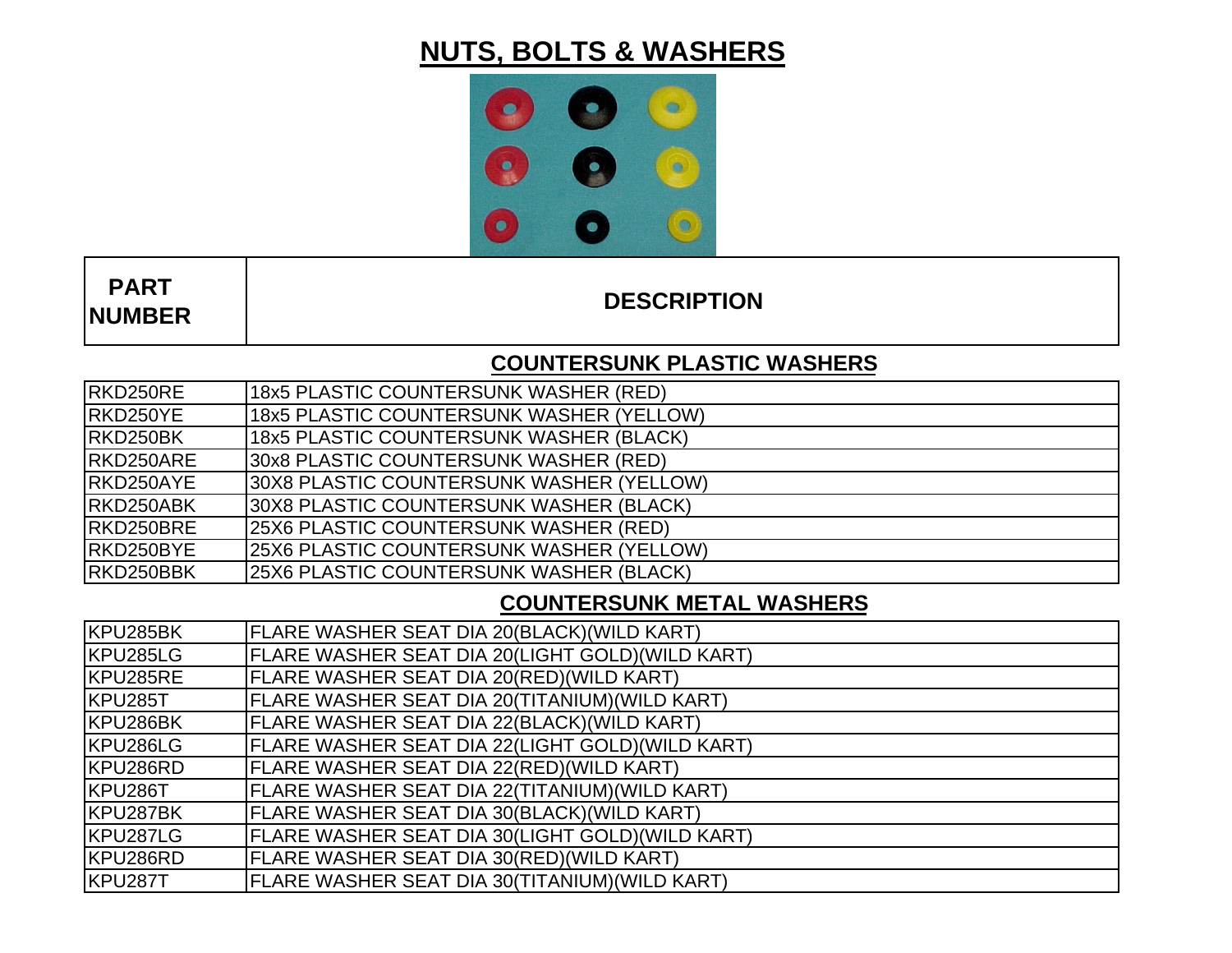#### **RUBBER WASHERS**

| <b>PART</b><br><b>NUMBER</b> | <b>DESCRIPTION</b>                    |
|------------------------------|---------------------------------------|
| <b>RKD132</b>                | <b>SEAT RUBBER WASHER</b>             |
| <b>K063BK</b>                | <b>INYLON SEAT WASHER</b>             |
| <b>K049BK</b>                | <b>RUBBER FLOOR PAN WASHER(BLACK)</b> |

#### **METAL WASHERS**

| KPU274 | <b>M5 WASHER</b>    |
|--------|---------------------|
| KPU275 | <b>I6X12 WASHER</b> |
| KPU276 | <b>I6X18 WASHER</b> |
| KPU277 | <b>8X14 WASHER</b>  |
| KPU278 | 8X17 WASHER         |

# **BOLTS**

### **FLARED HEAD BOLTS**

| RKD488        | <b>6x20 FLARED HEAD</b>  |
|---------------|--------------------------|
| <b>RKD489</b> | <b>6x30 FLARED HEAD</b>  |
| RKD489A       | <b>15x20 FLARED HEAD</b> |
| <b>RKD492</b> | 18x30 FLARED HEAD        |
| <b>RKD493</b> | 8x40 FLARED HEAD         |
| <b>RKD496</b> | 18x55 FLARED HEAD        |

#### **CLYLINDRICAL HEX HEAD**

| <b>RKD469</b> | 5x30 CYLINDRICAL HEX HEAD |
|---------------|---------------------------|
| RKD469A       | 5x20 CYLINDRICAL HEX HEAD |
| RKD469B       | 5x40 CYLINDRICAL HEX HEAD |
| RKD469C       | 5x60 CYLINDRICAL HEX HEAD |
| <b>KPU279</b> | 6x20 CYLINDRICAL HEX HEAD |
| RKD279A       | 6x30 CYLINDRICAL HEX HEAD |
| RKD279B       | 6x45 CYLINDRICAL HEX HEAD |
| RKD484        | l6x20 BUTTON HEAD CAP     |
| <b>RKD471</b> | 6x40 CYLINDRICAL HEX HEAD |
| RKD471A       | 6x60 CYLINDRICAL HEX HEAD |
| <b>KPU283</b> | 6x80 CYLINDRICAL HEX HEAD |